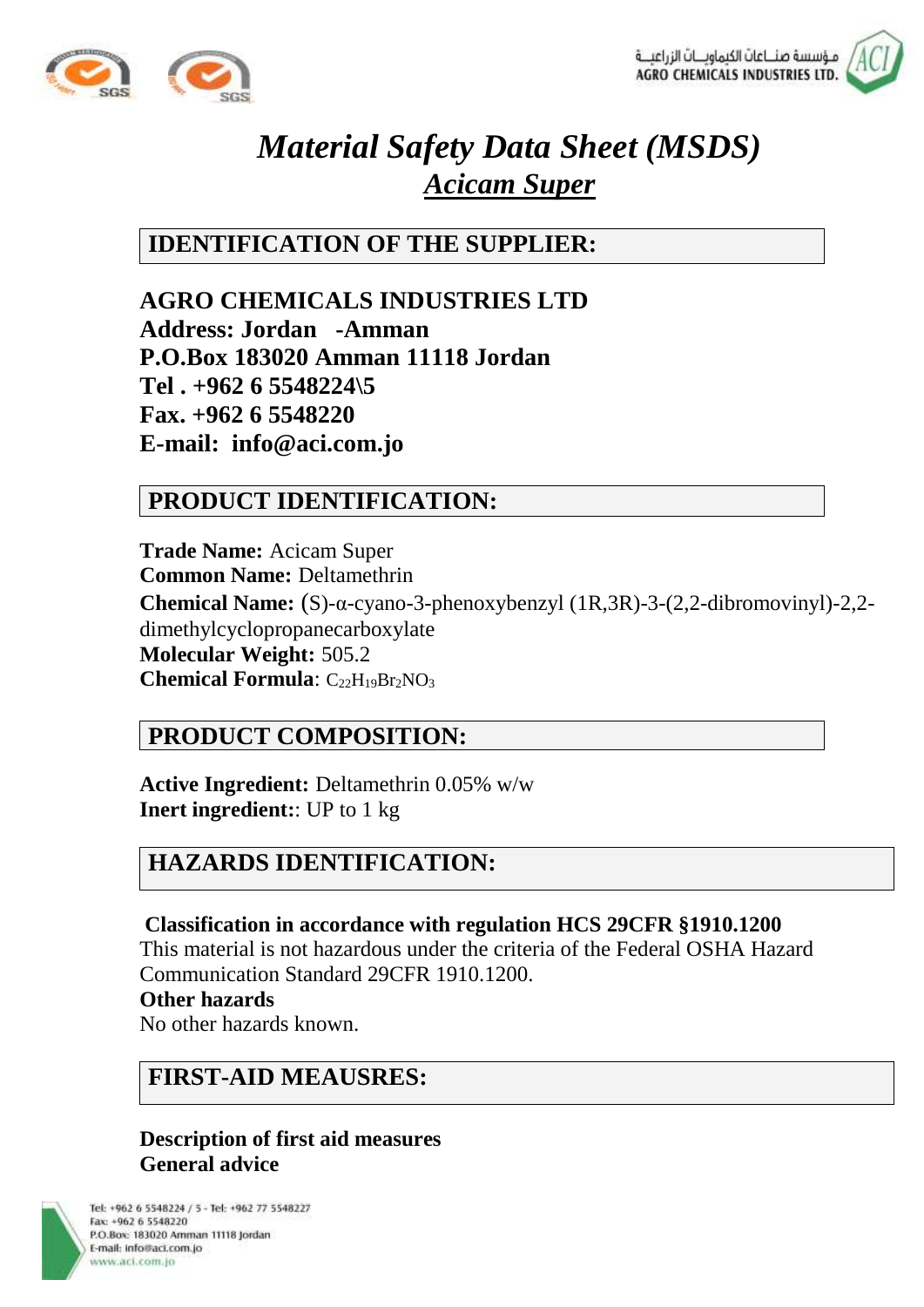



When possible, have the product container or label with you when calling a poison control center or doctor or going for treatment.

### **Inhalation**

Move to fresh air. If person is not breathing, call 911 or an ambulance, then give artificial respiration, preferably mouth-to-mouth if possible. Call a physician or poison control center immediately.

#### **Skin contact**

Take off contaminated clothing and shoes immediately. Wash off immediately with plenty of water for at least 15 minutes. Call a physician or poison control center immediately.

#### **Eye contact**

Hold eye open and rinse slowly and gently with water for 15-20 minutes. Remove contact lenses, if present, after the first 5 minutes, then continue rinsing eye. Call a physician or poison control center immediately.

#### **Ingestion**

Call a physician or poison control center immediately. Rinse out mouth and give water in small sips to drink. DO NOT induce vomiting unless directed to do so by a physician or poison control center. Never give anything by mouth to an unconscious person. Do not leave victim unattended.

Most important symptoms and effects, both acute and delayed

Symptoms

To date no symptoms are known.

#### **Indication of any immediate medical attention and special treatment needed Treatment**

Appropriate supportive and symptomatic treatment as indicated by the patient's condition is recommended. There is no specific antidote.

## **ACCIDENTAL RELEASE MEASURES:**

### **Personal precautions, protective equipment and emergency procedures Precautions**

Keep unauthorized people away. Isolate hazard area. Avoid contact with spilled product or contaminated surfaces.

### **Methods and materials for containment and cleaning up Methods for cleaning up**

Avoid dust formation. Sweep up or vacuum up spillage and collect in suitable container for disposal. Clean contaminated floors and objects thoroughly, observing environmental regulations.

#### **Additional advice**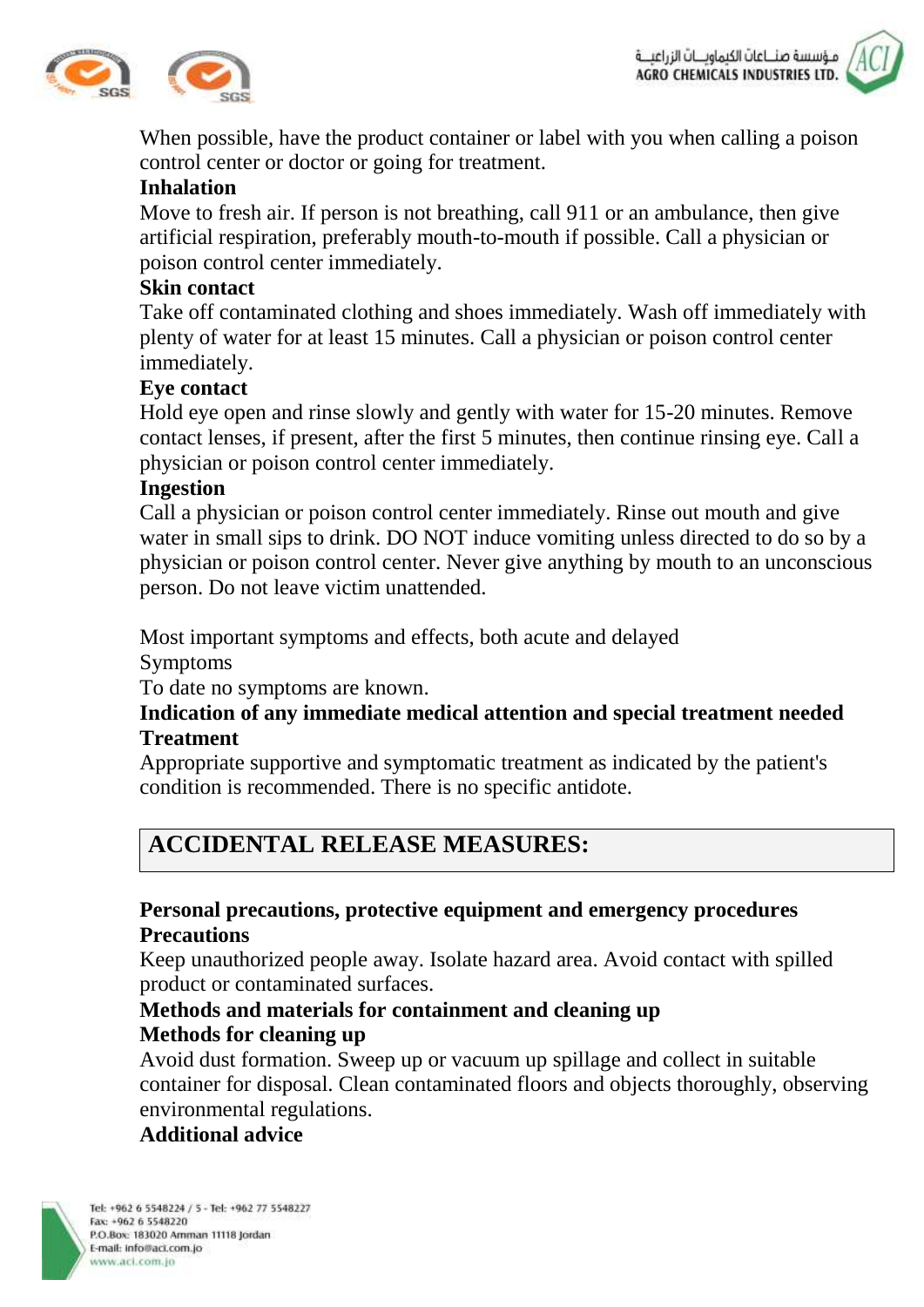



Use personal protective equipment. Do not allow to enter soil, waterways or waste water canal.

## **FIREFIGHTING MEASURES**

**Extinguishing media Suitable** Carbon dioxide (CO2), Dry chemical, Foam, Water **Unsuitable** None known.

#### **Advice for firefighters Special protective equipment for fire-fighters**

Firefighters should wear NIOSH approved self-contained breathing apparatus and full protective clothing.

#### **Further information**

Keep out of smoke. Fight fire from upwind position. Cool closed containers exposed to fire with water spray. Do not allow run-off from fire fighting to enter drains or water courses. Contain the spread of the fire-fighting media.

**Flash point** Not applicable **Autoignition temperature** No data available **Lower explosion limit** Not applicable **Upper explosion limit** Not applicable **Explosivity** No data available **Dust explosion class** No data available

## **HANDLING AND STORAGE:**

## **Precautions for safe handling Advice on safe handling**

Handle and open container in a manner as to prevent spillage. Maintain exposure levels below the exposure limit through the use of general and local exhaust ventilation.

#### **Hygiene measures**



Tel: +962 6 5548224 / 5 - Tel: +962 77 5548227 Fax: +962 6 5548220 P.O.Box: 183020 Amman 11118 Jordan E-mail: info@aci.com.jo www.aci.com.io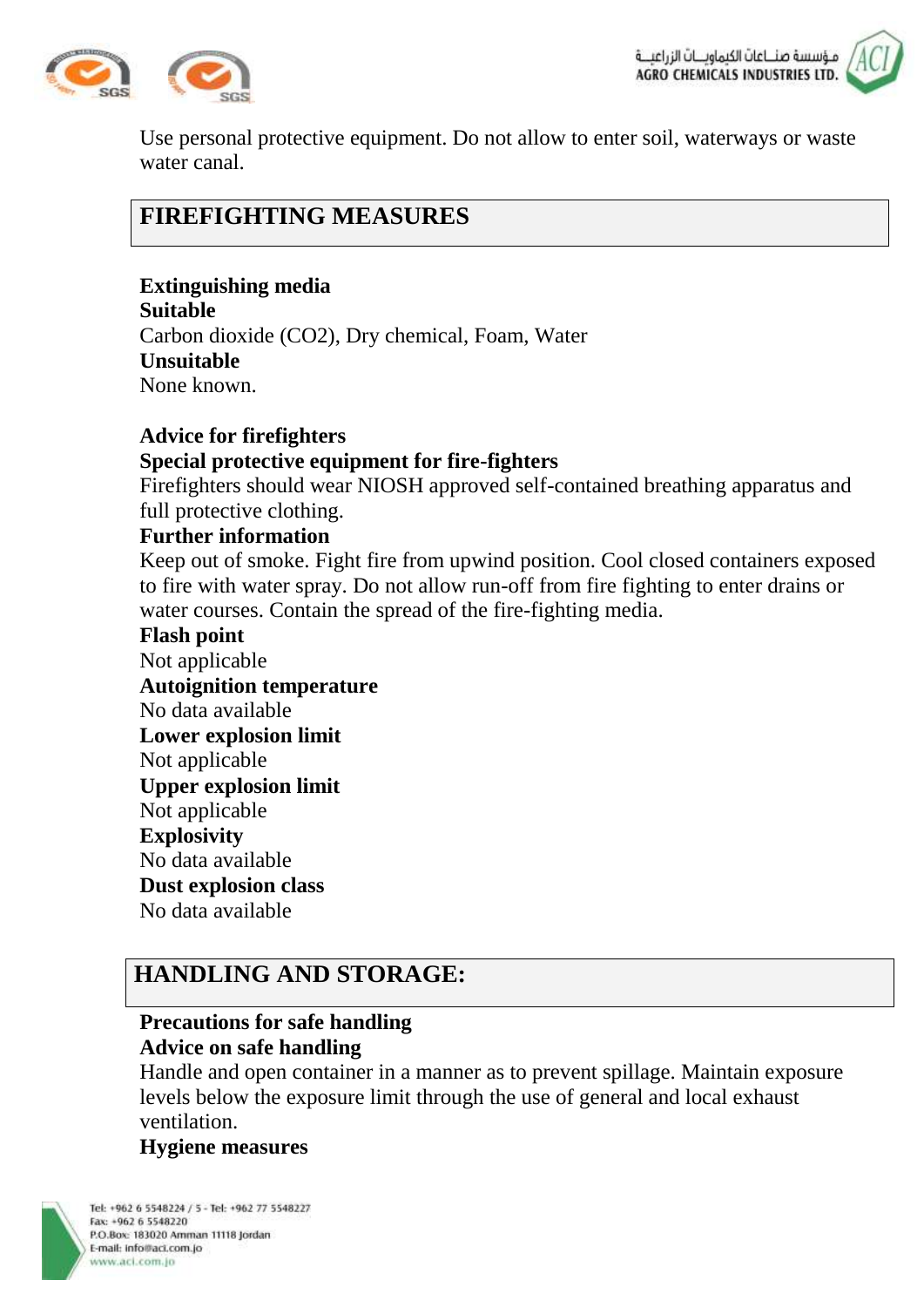



Wash hands thoroughly with soap and water after handling and before eating, drinking, and chewing gum, using tobacco, using the toilet or applying cosmetics. Remove Personal Protective Equipment (PPE) immediately after handling this product. Before removing gloves clean them with soap and water. Remove soiled clothing immediately and clean thoroughly before using again. Wash thoroughly and put on clean clothing.

### **Conditions for safe storage, including any incompatibilities Requirements for storage areas and containers**

Store in a cool, dry place and in such a manner as to prevent cross contamination with other crop protection products, fertilizers, food, and feed. Store in original container and out of the reach of children, preferably in a locked storage area.

## **EXPOSURE CONTROLS AND PERSONAL:**

#### **Control parameters**

| <b>Components</b>                                            | CAS-No.    | <b>Control parameters</b>                                  | Update  | <b>Basis</b>     |
|--------------------------------------------------------------|------------|------------------------------------------------------------|---------|------------------|
| Deltamethrin                                                 | 52918-63-5 | $0.02$ mg/m $3$<br>(TWA)                                   |         | OES BCS*         |
| Crystalline quartz<br>(respirable)<br>(Respirable fraction.) | 14808-60-7 | $0.025$ mg/m $3$<br>(TWA)                                  | 02 2012 | <b>ACGIH</b>     |
| Crystalline quartz<br>(respirable)<br>(Respirable dust.)     | 14808-60-7 | $0.05$ mg/m $3$<br>(REL)                                   | 2010    | <b>NIOSH</b>     |
| Crystalline quartz<br>(respirable)<br>(Respirable dust.)     | 14808-60-7 | $0.1$ mg/m $3$<br>(TWA)                                    | 1989    | <b>OSHA Z1A</b>  |
| Crystalline quartz<br>(respirable)<br>(Respirable dust.)     | 14808-60-7 | $0.1$ mg/m $3$<br>(TWA)                                    | 06 2008 | <b>TN OEL</b>    |
| Crystalline quartz<br>(respirable)                           | 14808-60-7 | $0.27$ ug/m $3$<br>(AN ESL)                                | 03 2014 | <b>TX ESL</b>    |
| Crystalline quartz<br>(respirable)                           | 14808-60-7 | 14 <sub>ug/m3</sub><br>(ST ESL)                            | 03 2014 | <b>TX ESL</b>    |
| Crystalline quartz<br>(respirable)<br>(Respirable dust.)     | 14808-60-7 | $0.1$ mg/m $3$<br>(TWA PEL)                                | 08 2010 | <b>US CA OEL</b> |
| Crystalline quartz<br>(respirable)<br>(Total dust.)          | 14808-60-7 | $0.3$ mg/m $3$<br>(TWA PEL)                                | 08 2010 | <b>US CA OEL</b> |
| Crystalline quartz<br>(respirable)<br>(Respirable.)          | 14808-60-7 | $0.1$ mg/m $3$<br>(TWA)                                    | 2000    | Z <sub>3</sub>   |
| Crystalline quartz<br>(respirable)<br>(Total dust.)          | 14808-60-7 | $0.3$ mg/m $3$<br>(TWA)                                    | 2000    | Z <sub>3</sub>   |
| Crystalline quartz<br>(respirable)<br>(Respirable.)          | 14808-60-7 | 2.4millions of particles per<br>cubic foot of air<br>(TWA) | 2000    | Z <sub>3</sub>   |
| Calcium carbonate<br>(Respirable.)                           | 1317-65-3  | $5 \text{ mg/m}$ 3<br>(REL)                                | 2010    | <b>NIOSH</b>     |
| Calcium carbonate<br>(Total)                                 | 1317-65-3  | $10$ mg/m $3$<br>(REL)                                     | 2010    | <b>NIOSH</b>     |
| Calcium carbonate<br>(Respirable fraction.)                  | 1317-65-3  | $5 \text{ mg/m}$ 3<br>(PEL)                                | 02 2006 | <b>OSHAZ1</b>    |
| Calcium carbonate<br>(Total dust.)                           | 1317-65-3  | $15$ mg/m $3$<br>(PEL)                                     | 02 2006 | <b>OSHAZ1</b>    |
| Calcium carbonate                                            | 1317-65-3  | $5$ mg/m $3$                                               | 1989    | OSHA Z1A         |

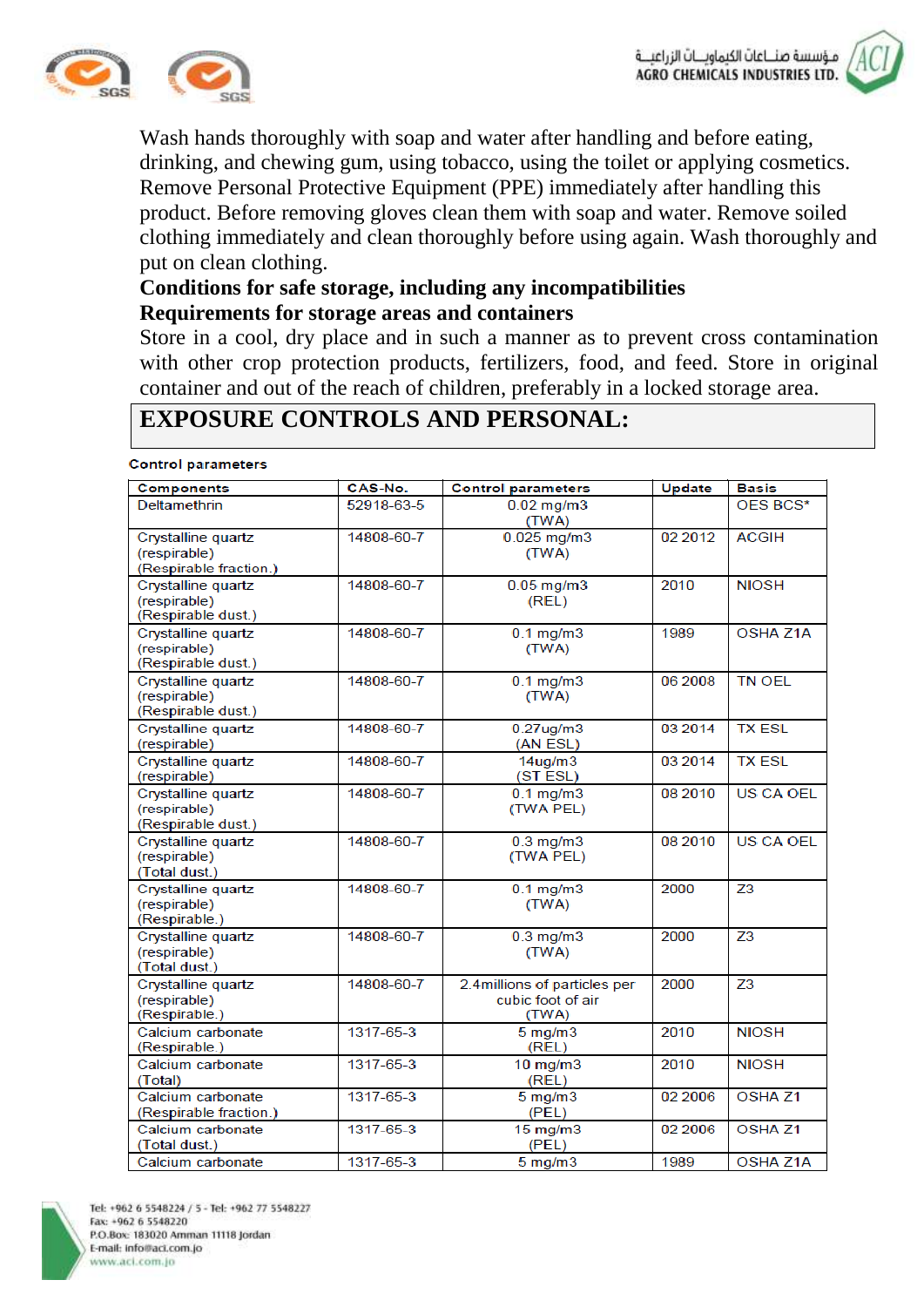

| (Respirable fraction.)                      |           | (TWA)                          |         |                 |
|---------------------------------------------|-----------|--------------------------------|---------|-----------------|
| Calcium carbonate<br>(Total dust.)          | 1317-65-3 | $15 \text{ mg/m}$<br>(TWA)     | 1989    | <b>OSHA Z1A</b> |
| Calcium carbonate<br>(Total dust.)          | 1317-65-3 | $15 \text{ mg/m}$<br>(TWA)     | 06 2008 | <b>TN OEL</b>   |
| Calcium carbonate<br>(Respirable fraction.) | 1317-65-3 | $5 \text{ mg/m}$<br>(TWA)      | 06 2008 | <b>TN OEL</b>   |
| Calcium carbonate                           | 1317-65-3 | 5 <sub>ug/m3</sub><br>(AN ESL) | 03 2014 | <b>TX ESL</b>   |
| Calcium carbonate                           | 1317-65-3 | $50$ ug/m $3$<br>(ST ESL)      | 03 2014 | <b>TX ESL</b>   |

\*OES BCS: Internal Bayer CropScience "Occupational Exposure Standard" Exposure controls

Personal protective equipment

In normal use and handling conditions please refer to the label and/or leaflet. In all other cases the following recommendations would apply.

Respiratory protection

When respirators are required, select NIOSH approved equipment based on actual or potential airborne concentrations and in accordance with the appropriate regulatory standards and/or industry recommendations.

Hand protection

Chemical resistant nitrile rubber gloves

Eye protection

Safety glasses or Goggles

Skin and body protection

Wear long-sleeved shirt and long pants and shoes plus socks.

General protective measures

Follow manufacturer's instructions for cleaning/maintaining PPE. If no such instructions for washables, use detergent and warm/tepid water.

Keep and wash PPE separately from other laundry.

## **PHYSICAL AND CHEMICAL PROPERTIES:**

Appearance **white** Physical State **powder** Odor **weak characteristic** Odour Threshold **No data available**  $pH$ **No data available** Vapor Pressure

Tel: +962 6 5548224 / 5 - Tel: +962 77 5548227 Fax: +962 6 5548220 P.O.Box: 183020 Amman 11118 Jordan E-mail: info@aci.com.jo www.aci.com.io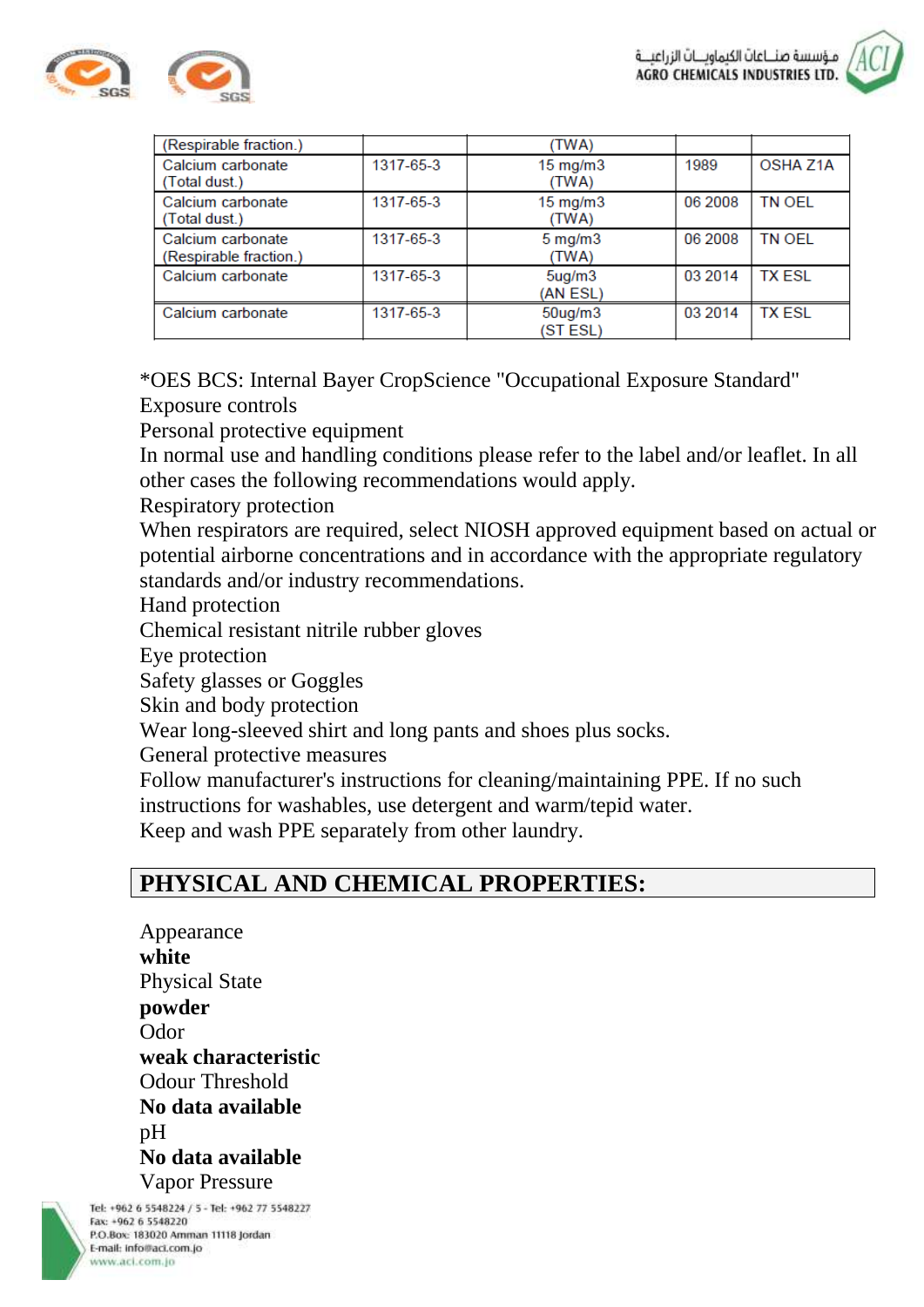



**No data available** Vapor Density ( $Air = 1$ ) **No data available** Bulk density **ca. 55.5 lb/ft³(loose)**

Evapouration rate **Not applicable** Boiling Point **Not applicable** Melting / Freezing Point **Not applicable** Water solubility **Soluble** Minimum Ignition Energy **No data available** Decomposition temperature **No data available** Partition coefficient: n-octanol/water **No data available** Viscosity **Not applicable** Flash point **Not applicable** Autoignition temperature **No data available** Lower explosion limit **Not applicable** Upper explosion limit **Not applicable** Explosivity **No data available** Dust explosion class **No data available**

## **STABILITY AND REACTIVITY:**

**Reactivity Thermal decomposition** No data available **Chemical stability** Stable under recommended storage conditions. **Possibility of hazardous reactions**

Tel: +962 6 5548224 / 5 - Tel: +962 77 5548227 Fax: +962 6 5548220 P.O.Box: 183020 Amman 11118 Jordan E-mail: info@aci.com.jo www.aci.com.jo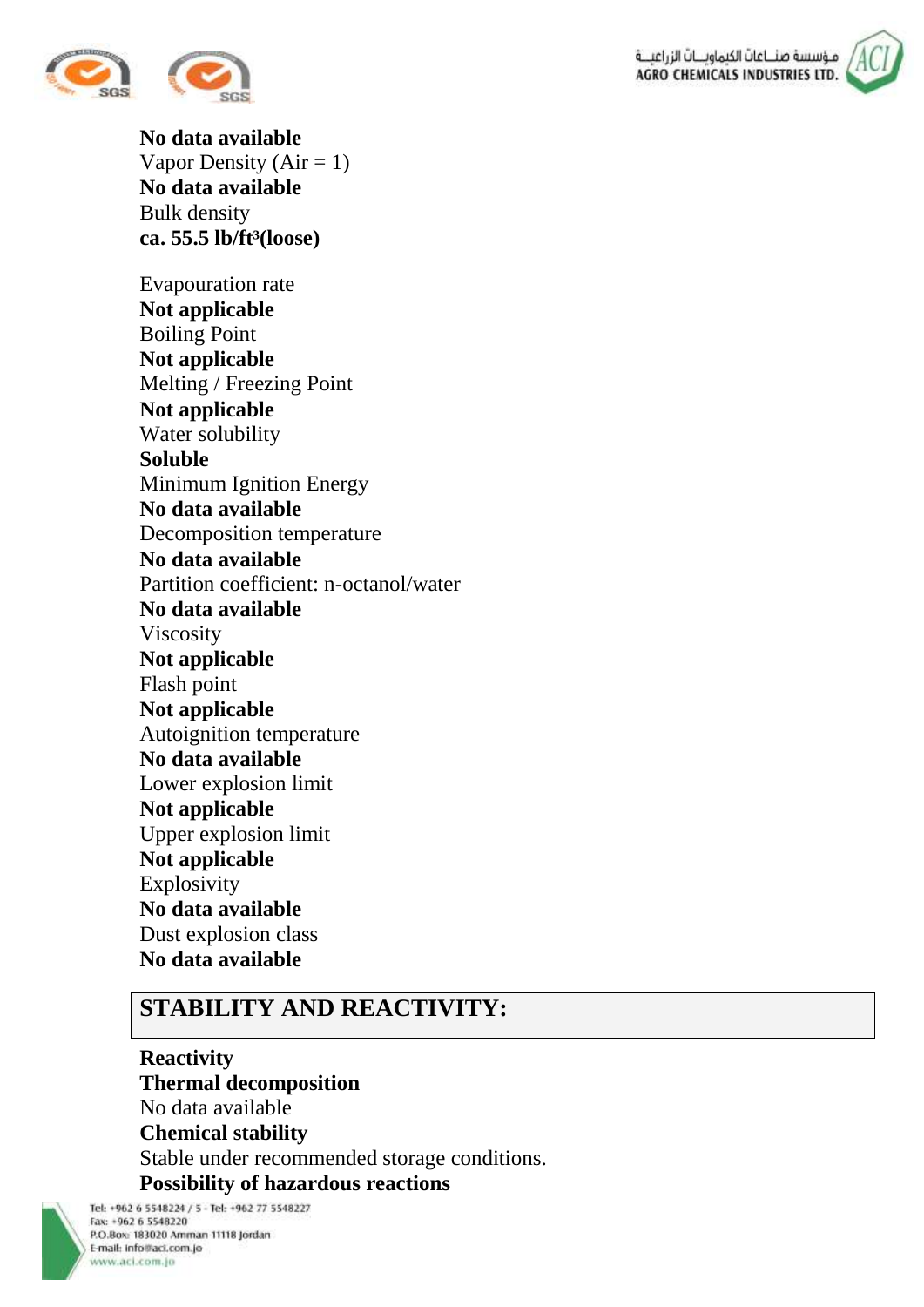

No hazardous reactions known. **Conditions to avoid** No data available **Incompatible materials** Strong acids **Hazardous decomposition products** No data available

## **TOXICOLOGICAL INFORMATION**:

| <b>Exposure routes</b>                        | Skin contact, Eye contact                                                                                                                                                                                         |  |  |  |
|-----------------------------------------------|-------------------------------------------------------------------------------------------------------------------------------------------------------------------------------------------------------------------|--|--|--|
| <b>Immediate Effects</b>                      |                                                                                                                                                                                                                   |  |  |  |
|                                               |                                                                                                                                                                                                                   |  |  |  |
|                                               |                                                                                                                                                                                                                   |  |  |  |
| <b>Skin</b>                                   | May be harmful if absorbed through skin.                                                                                                                                                                          |  |  |  |
| Information on toxicological effects          |                                                                                                                                                                                                                   |  |  |  |
| <b>Acute oral toxicity</b>                    | $LD50$ (rat) $> 5,050$ mg/kg                                                                                                                                                                                      |  |  |  |
| <b>Acute inhalation toxicity</b>              | $LC50$ (rat) > 26.1 mg/l<br>Exposure time: 4 h<br>Determined in the form of dust.                                                                                                                                 |  |  |  |
|                                               | $LC50$ (rat) > 100 mg/l<br>Exposure time: 1 h<br>Determined in the form of dust.<br>Extrapolated from the 4 hr LC50.                                                                                              |  |  |  |
| <b>Acute dermal toxicity</b>                  | LD50 (rabbit) $> 2,020$ mg/kg                                                                                                                                                                                     |  |  |  |
| <b>Skin irritation</b>                        | No skin irritation (rabbit)                                                                                                                                                                                       |  |  |  |
| <b>Eye irritation</b>                         | No eye irritation (rabbit)                                                                                                                                                                                        |  |  |  |
| <b>Sensitisation</b>                          | Non-sensitizing. (quinea pig)                                                                                                                                                                                     |  |  |  |
| Assessment repeated dose toxicity             |                                                                                                                                                                                                                   |  |  |  |
|                                               | Deltamethrin caused neurobehavioral effects and/or neuropathological changes in animal studies. The<br>toxic effects of Deltamethrin are related to transient hyperactivity typical for pyrethroid neurotoxicity. |  |  |  |
| <b>Assessment mutagenicity</b>                |                                                                                                                                                                                                                   |  |  |  |
|                                               | Deltamethrin was not mutagenic or genotoxic in a battery of in vitro and in vivo tests.                                                                                                                           |  |  |  |
| Assessment carcinogenicity                    |                                                                                                                                                                                                                   |  |  |  |
|                                               | Deltamethrin was not carcinogenic in lifetime feeding studies in rats and mice.                                                                                                                                   |  |  |  |
| <b>ACGIH</b>                                  |                                                                                                                                                                                                                   |  |  |  |
| Crystalline quartz (respirable)<br><b>NTP</b> | 14808-60-7<br>Group A2                                                                                                                                                                                            |  |  |  |
| Crystalline quartz (respirable)               | 14808-60-7                                                                                                                                                                                                        |  |  |  |

#### **IARC** 52918-63-5 Deltamethrin Overall evaluation: 3 Crystalline quartz (respirable) 14808-60-7 Overall evaluation: 1

#### **OSHA**

None.

#### Assessment toxicity to reproduction

Deltamethrin did not cause reproductive toxicity in a two-generation study in rats.

#### Assessment developmental toxicity

Deltamethrin caused developmental toxicity only at dose levels toxic to the dams. The developmental effects seen with Deltamethrin are related to maternal toxicity.

Tel: +962 6 5548224 / 5 - Tel: +962 77 5548227 Fax: +962 6 5548220 P.O.Box: 183020 Amman 11118 Jordan E-mail: info@aci.com.jo www.aci.com.jo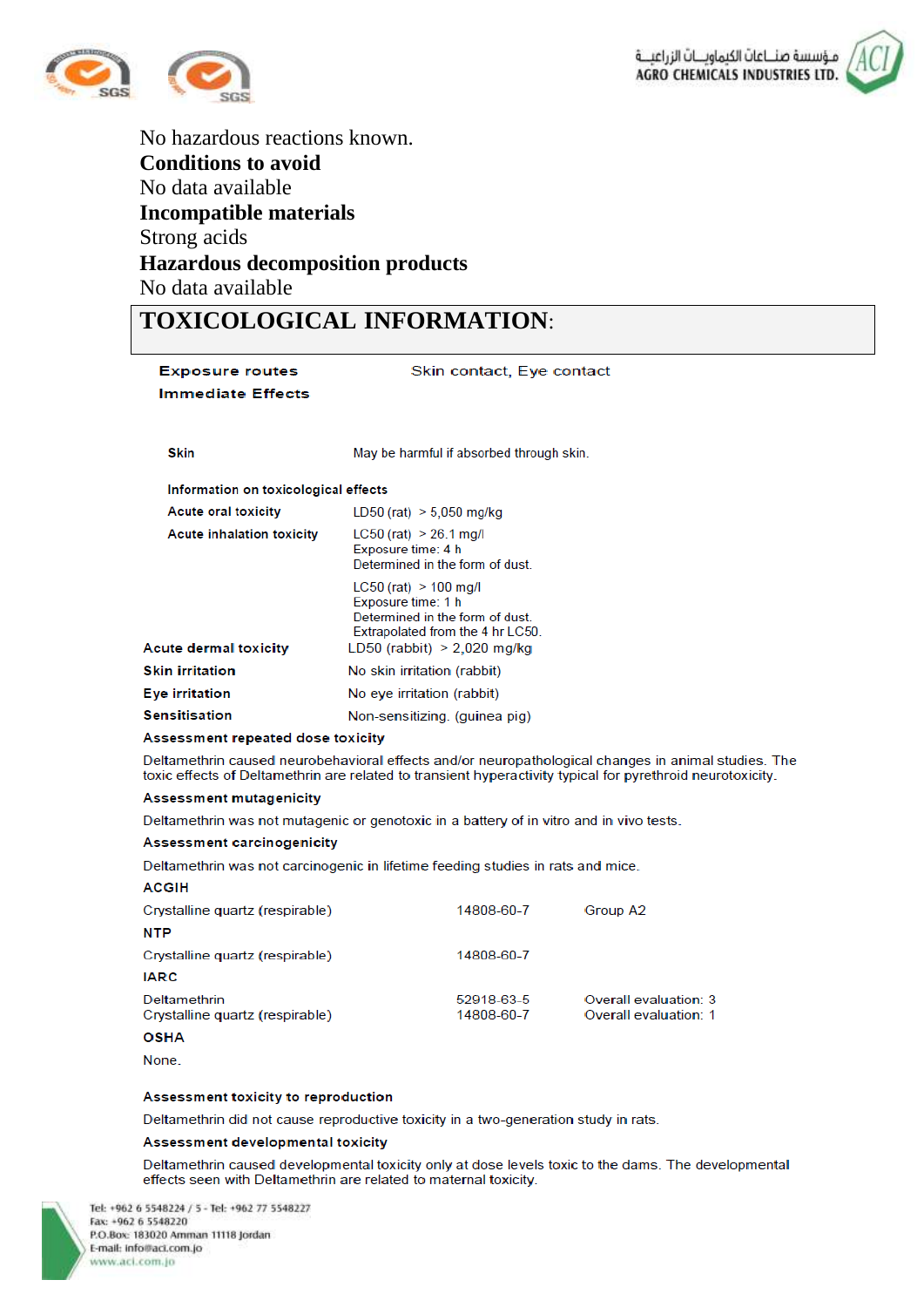



## **ECOLOGICAL INFORMATION: -**

### **Toxicity to fish**

LC50 (Oncorhynchus mykiss (rainbow trout)) 0.00091 mg/l Exposure time: 96 h The value mentioned relates to the active ingredient deltamethrin. **Toxicity to aquatic invertebrates** EC50 (Daphnia magna (Water flea)) 0.00056 mg/l Exposure time: 48 h The value mentioned relates to the active ingredient deltamethrin. **Toxicity to aquatic plants**  $EC50 (Algae) > 9.1 mg/l$ Exposure time: 96 h The value mentioned relates to the active ingredient deltamethrin. **Biodegradability** Deltamethrin: not rapidly biodegradable **Koc** Deltamethrin: Koc: 10240000 **Bioaccumulation** Deltamethrin: Bioconcentration factor (BCF) 1,400 Does not bioaccumulate. **Mobility in soil** Deltamethrin: Immobile in soil **Environmental precautions** Do not apply directly to water, to areas where surface water is present or to intertidal areas below the mean high water mark.

Do not contaminate surface or ground water by cleaning equipment or disposal of wastes, including equipment wash water.

Apply this product as specified on the label.

## **DISPOSAL CONSIDERATIONS:**

## **Waste treatment methods**

#### **Product**

Pesticide, spray mixture or rinse water that cannot be used according to label instructions may be disposed of on site or at an approved waste disposal facility. Follow advice on product label and/or leaflet.

### **Contaminated packaging**

Triple rinse containers.